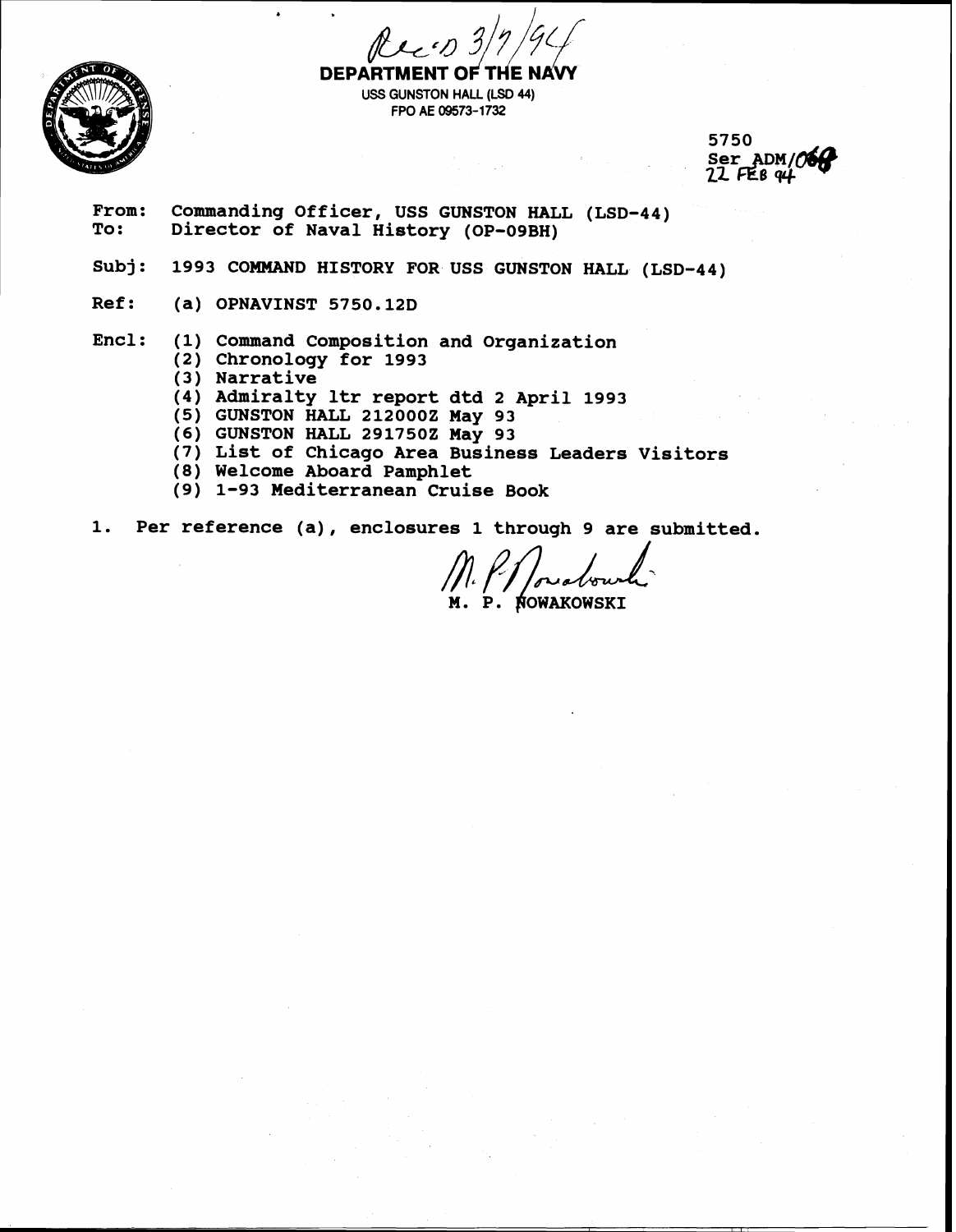# 1. COMMAND COMPOSITION AND ORGANIZATION

**1. USS GUNSTON HALL (LSD-44) is the fourth ship of the Whidbey Island class Landing Ship Dock Amphibious ships. The ship's mission is to provide functional support in three areas; amphibious warfare, mobility, and command and control. This mission is accomplished through the transportation of elements of a landing force, landing craft, and support equipment to an amphibious objective area and to launch preloaded assault craft in support of an amphibious assault operation.** 

**2. USS GUNSTON HALL is permanently assigned to Commander, Amphibious Squadron TEN who is under Commander, Amphibious Group TWO. The ship's type commander is Commander, Naval Surface Force Atlantic Fleet. From January 1 to April 17, 1993, GUNSTON HALL was assigned to Commander, Amphibious Squadron FOUR under Commander Sixth Fleet while deployed to Mediterranean Sea with Marine Amphibious Readiness Group 1-93. While deployed to the Mediterranean Sea, GUNSTON HALL had elements of Assault Craft Unit FOUR, Special Boat Unit TWENTY, and Marine Expeditionary Unit 22 attached.** 

**3. Commander Michael P. Nowakowski, USN, was Commanding**  Officer of USS GUNSTON HALL throughout 1993. Commander Nowakowski<br>was born in was born in **the set of the set on the set on the set of the set on the set of the set of the set of the set of the set of the set of the set of the set of the set of the set of the set of the set of the set of the set of graduation from Ohio University in 19'74, he was commissioned an Ensign in the United States Naval Reserve. After attending various service schools, he was assigned as Communications Officer and Assistant First Lieutenant in USS BARNSTABLE COUNTY (LST-1197) in June 1975.** 

**Upon completion of his initial sea tour, he served as Missile Battery Officer in USS BIDDLE (CG-34) in April 1978. In July 1979, he assumed duties as Assistant Professor of Naval Science at the Naval Reserve College, located at Fort Schuyler.** 

**Upon completion of advanced Surface Warfare Officers School in February 1982, he reported to USS PHARRIS (FF-1094) as Engineering Officer, followed in October 1983 as Material Officer on the staff of Commander, Destroyer Squadron TEN. In April 1985, he reported to Surface Warfare Officers School Command, Newport, Rhode Island, and served as an instructor in the Department Head Steam Engineering Department.** 

**His next assignment, in December 1986, was Flag Secretary to Commander, Cruiser Destroyer Group EIGHT. Following this tour in April 1988, he served as Executive Officer in USS WHIDBEY ISLAND (LSD-41). In November 1989, Commander Nowakowski was assigned as Financial Management Officer for the Navy's Research and Development account in the Office of Navy Comptroller, Washington, D. C.** 

**After completing Prospective Comma.nding Officer training in Surface Warfare Officers School Command in Newport, Rhode Island, Commander Nowakowski relieved as Commanding Officer in USS GUNSTON HALL (LSD-44) in July 1992.**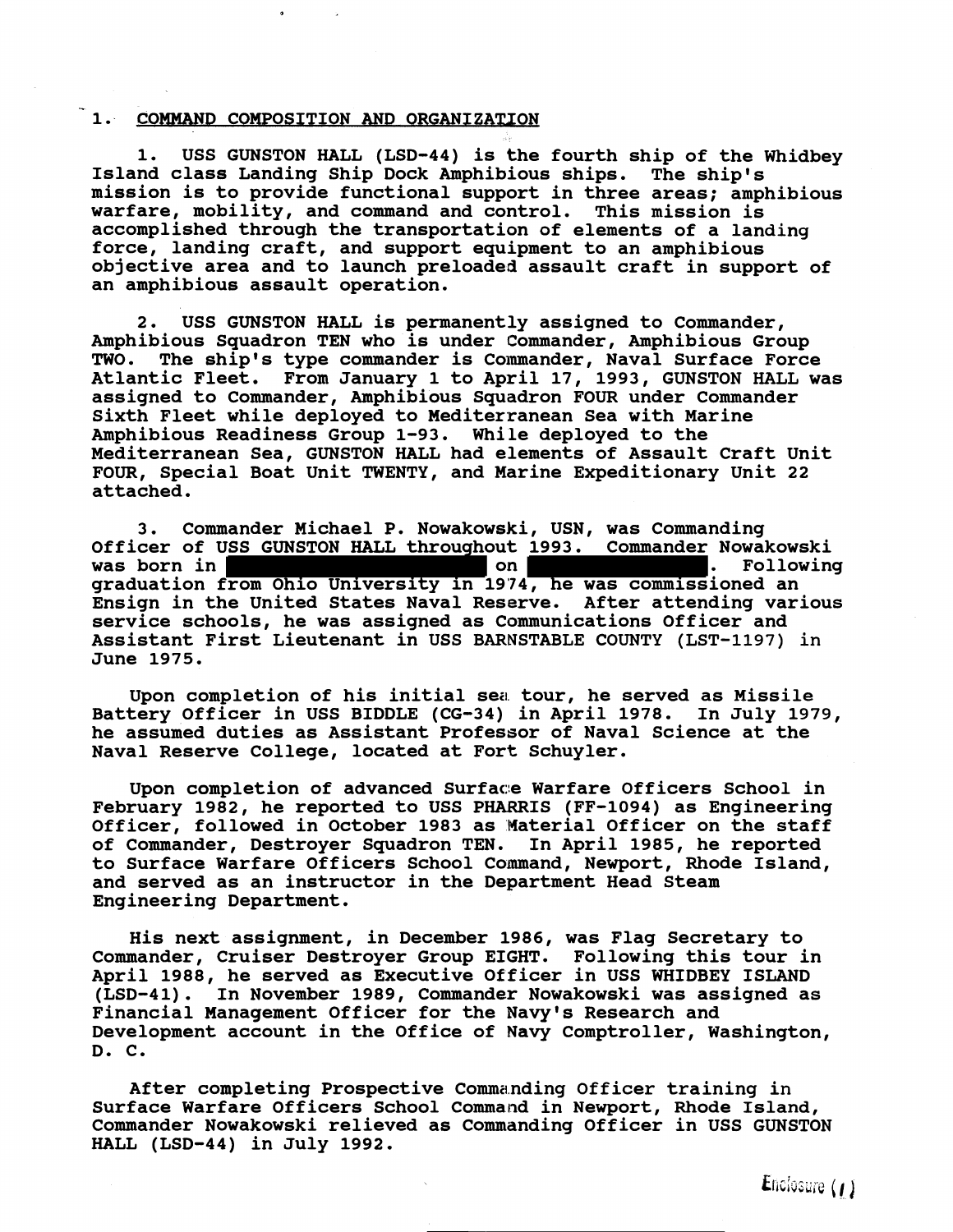# **2. CHRONOLOGY FOR 1993**

# **FIRST QUARTER**

**1. JANUARY** - **The month of January began with the ship in the Mediterranean Sea enroute from a Christmas 1992 port visit at Valencia, Spain to Haifa, Israel to participate in exercise Noble Shirley 1993 with Marine Amphibious Readiness Group 1-93. The group, which included USS GUAM (LPH-9), USS AUSTIN (LPD-4), USS SUMTER (LST-1181), and USS LA MOURE COUNTY (LST-1194), was under command of Commander, Amphibious Squadron FOUR (Commander Task Force 61) embarked on USS GUAM. On 6 January, the ship participated in a true first for Amphibious Operations when a simultaneous Landing Craft Air Cushion assault was launched using two sperate platforms and GUNSTON HALL'S LCAC's. The ship entered the port of Haifa on 9 January, delayed two days due to extremely adverse weather conditions, to conduct an availability with the Haifa shipyard. After a successful two week yard period, the ship departed Haifa on 22 January enroute to Athens, Greece, arriving on 25 January, for a three day port visit. On 29 January the ship departed Athens in order to operate for an indefinite period of time in the Adriatic Sea in support of Operation Provide Promise.** 

**2. FEBRUARY** - **February began with the ship in the Adriatic Sea enroute to Trieste, Italy for a port visit. GUNSTON HALL arrived in Trieste on 4 February and remained there until 8 February. On 8 February the ship departed Trieste to operate off the coast of the former Yugoslavia in support of Operation Provide Promise. For the next two weeks, until 22 February, GUNSTON HALL remained in the Adriatic Sea transiting between an anchorage in the Gulf of**  Manfredonia off the coast of Italy and a designated operating "box" **off the coast of the former Yugoslavia. On 18 February, GUNSTON HALL had a rendezvous with the USS RECOVERY to embark members of the Engineering Training Group for a mid-cycle engineering training assessment. The ship arrived in Venice, Italy on 22 February for a three day port visit. On 25 February, the ship left Venice enroute, again, to the Adriatic Sea and Provide Promise operations, remaining there for the remainder of the month.** 

**3. MARCH** - **In summary, from 1-18 March GUNSTON HALL, under tactical control of CTF 61, was in the Adriatic Sea transiting from the assigned anchorage in the Gulf of Manfredonia to its operating area off the coast of the former Yugoslavia. On 6 March, an underway replenishment with the USNS JOSHUA HUMPHREYS (T-A0 188) was conducted; GUNSTON HALL received F-76 and F-44. Then again, on 13 March, an underway replenishment with the USS KALAMAZOO (AOR-6) was completed. Concurrently, the ship received food and stores via vertical replenishment from KALAMAZOO. On 14 March, USS AUSTIN assumed tactical control of GUNSTON HALL as GUAM departed the region enroute to Naples, Italy. The ship anchored on 5 sperate occasions in the Gulf of Manfredonia during this period** - **using much of the time for various training evolutions, which included numerous General Quarters drills and small arms familiarization training. On 18 March, the ship replenished fuel at sea again with KALAMAZOO and detached the same day from AUSTIN**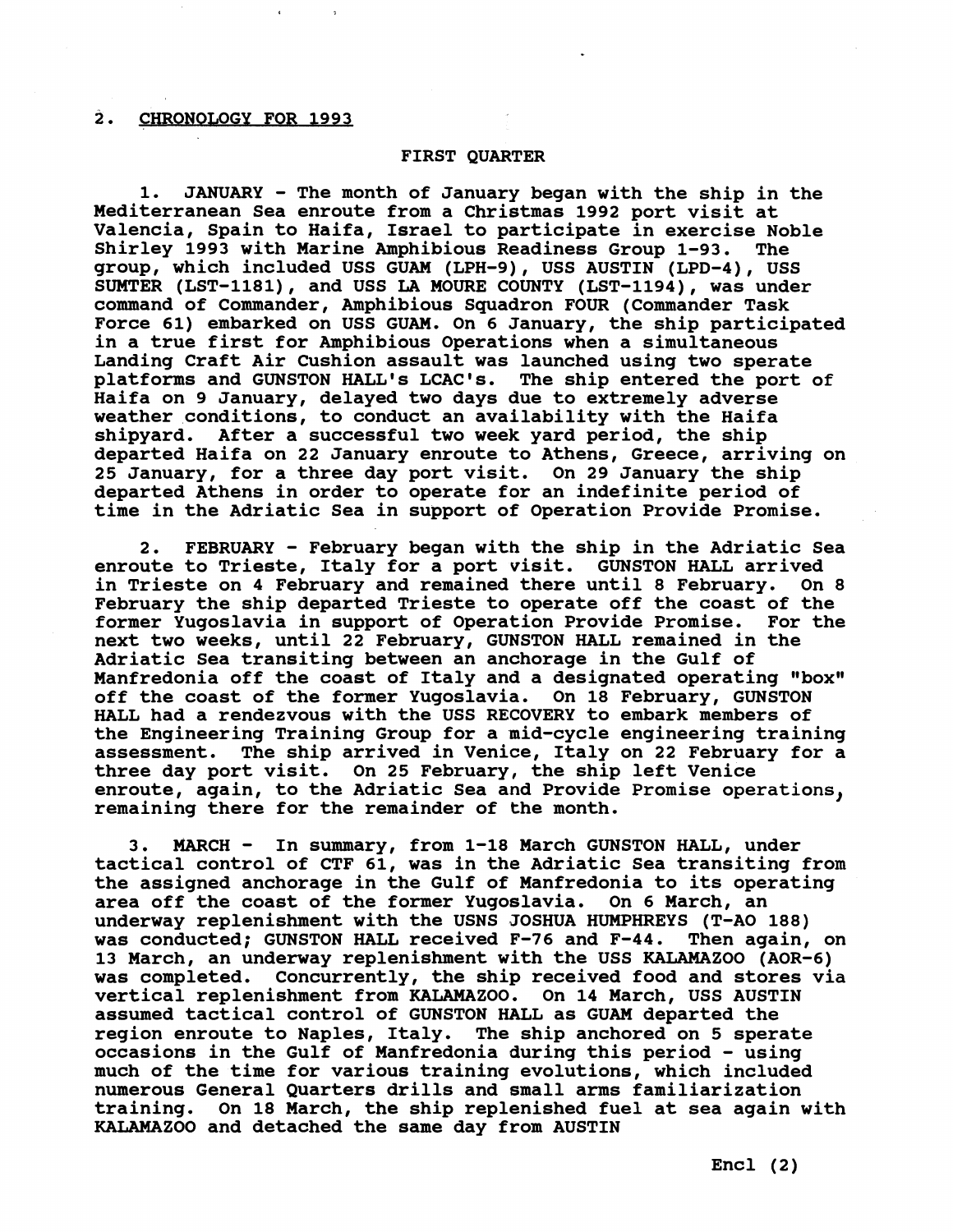enroute to the Mediterranean Sea for exercise Betacom 1993 with the Spanish military off the coast of Almeria, Spain. GUNSTON HALL **steamed with and had tactical control of the USS SUMTER and USS LA MOURE COUNTY. On 22 March, the ship exercised at General Quarters and conducted a Close-In Weapons System Pre-Aim Calibration fire and Detect to Engage sequence. The ship anchored in the Gulf of Almeria on 24 March in preparation for the exercise amphibious assault the next day. On 25 March, AUSTIN entered the area, assumed tactical control of GUNSTON HALL, SUMTER, and LA MOURE COUNTY, and directed the Betacom exercise. After completion of the off-load, GUNSTON HALL entered the port of Almeria** - **colliding with the tugboat Sertosa-5 in the harbor. (Admiralty claim** - **enclosure 4). The ship moored to pier 2 and remained in Almeria until 30 March. Enroute to Rota, Spain on 30 March, GUNSTON HALL once again assumed tactical control of SUMTER and LA MOURE COUNTY. The next day, 31 March, the ship entered the port of Rota and moored to pier 3 to commence a turnover with Marine Amphibious Readiness Group 2-**93 and conduct a fresh water washdown of all Marine rolling stock.

#### **SECOND QUARTER**

**4. APRIL** - **From 1-3 April the ship remained in Rota, Spain and was officially relieved by MARG 2-93 on 1 April. That same day, GUNSTON HALL chopped to the operational control of Commander Task Group 22.2 embarked in GUAM. Underway on 3 April, the ship was enroute to Morehead City, North Carolina to offload the embarked Marine elements with which it deployed. From 3-15 April the transit across the Atlantic Ocean was utilized for numerous training evolutions; Man overboard, General Quarters, Leap Frogs, Basic Engineering Casualty Control Exercises, CIWS PAC fires, and DIVTACS were all exercised. On 15 April the ship anchored in Onslow Bay, North Carolina and started the Marine off-load the next day, 16 April, via LCAC. On the 16th, when it became evident that the sea state and weather would not allow for a safe LCAC off-load, the ship moored to berth 9, port of Morehead City, to complete the off-load. That night, the ship brought on family and friends of**  crew members for the overnight transit from Morehead City to Naval **Amphibious Base, Little Creek, Norfolk, Virginia, GUNSTON HALL'S homeport. In the morning of 17 April, after off-loading the ACU-4 and SBU-20 embarked elements while underway, the ship moored to the Quaywall "Dogleg" at Little Creek** - **officially ending a Mediterranean deployment which had begun for GUNSTON HALL on October 20, 1992. From 17-31 April the ship was in a postdeployment standown. During that period, on 26 April, Commander Amphibious Squadron TEN broke his pennant on board GUNSTON HALL.** 

**5. MAY** - **GUNSTON HALL began May in the middle of its standown and remained at Little Creek until 7 May. That day, the ship got underway enroute to Naval Station, Norfolk and moored to Pier 7, Berth 2 in order to host members of the United States Senate Armed Services Committee who were in Norfolk conducting hearings on the issue of homosexuals in the military. The Senators, Robb, D-VA, and Kempthorn, R-Iowa arriving on 10 May. Escorted by the Commanding Officer, they toured the ship's sanitary and living spaces, interviewed crewmembers, and answered the crew's questions**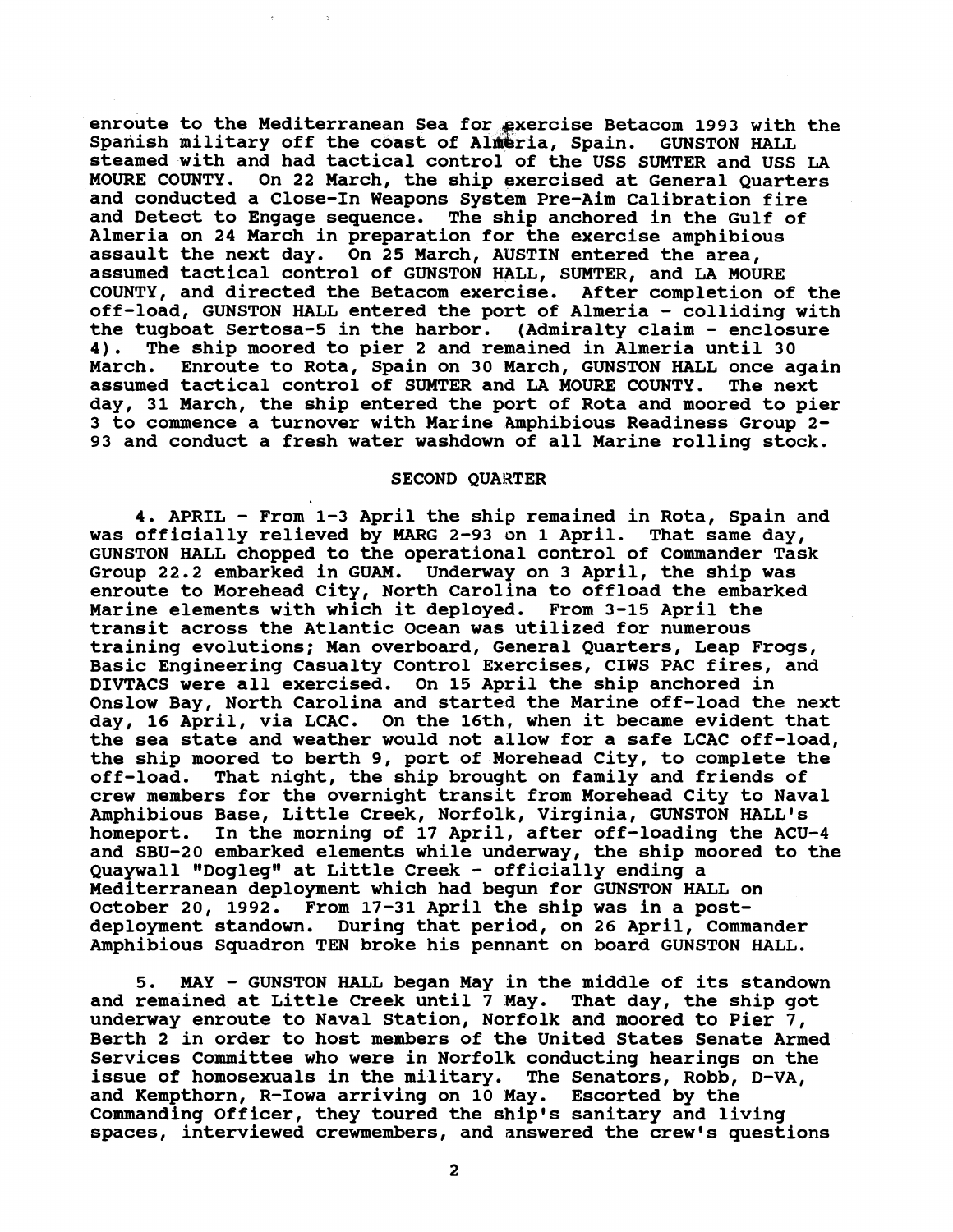**concerning the issue at hand. Later that day, after the visitors**  departed, the ship returned to Little Creek and the Quaywall **"Doglegw** - **running the Naval Station degaussing range enroute to Little Creek on 12 May, GUNSTON HALL was visited by 25 foreign**  Then on 19 May, the ship shifted berths to Quaywall **West to offload ammunition and back to Quaywall East, when completed, in preparation for a Docking Phased Maintenance Availability. On 21 May, the ship spilled approximately 1-2 gallons of F-76 into the Little Creek harbor while defueling. (enclosure 5) On 24 May, the ship departed Little Creek enroute to Metro Machine Shipyard, Portsmouth, Virginia for its scheduled fiscal year 1993 DPMA. Then on 29 May, while moored to the Finger pier at Metro, GUNSTON HALL accidentally discharged approximately 3 gallons of oily waste from a vent on the starboard side of the ship onto the pier. The ship spent the remainder of the month at the finger pier, Metro Machine Shipyard. (enclosure 6)** 

**6. JUNE** - **GUNSTON HALL remained at the finger pier until 8**  June when it moved into the Drydock at Metro Machine. **first time the ship had been drydocked since commissioning. The ship remained in the drydock for the rest of the month while continuing the shipyard availability.** 

### **THIRD QUARTER**

**7. JULY** - **The month of July, in its entirety, was spent in the**  Drydock. On 5 July, minor flooding was reported in the well-deck; **the flooding was a result of an open valve and no major damage or injuries resulted.** 

**8. AUGUST** - **From 1-27 August, GUWSTON HALL was in the drydock. Then, on 27 August, the ship departed the drydock and moored to the finger pier where the ship remained until 30 August. On 30 August, the ship left the finger pier enroute to the Norfolk Naval**  Shipyard, Norfolk, Virginia. It was a "dead stick" move as the **ship was seeking safe haven from Hurricane Emily. The ship stayed there the rest of the month.** 

**9. SEPTEMBER** - **1 September started with the ship at hurricane condition one moored at the Norfolk Naval Shipyard. Later that same day, Hurricane Emily passed through the area and GUNSTON HALL**  "dead-sticked" back to the finger pier at Metro Machine shipyard. **The ship stayed at that pier until 14 September when it got underway from Metro enroute to the Virginia Capes Operating Area thus officially ending the Docking Phased Maintenance Availability. Throughout the 14 and 15th, the ship exercised at General Quarters and anchored at Lynnhaven Anchorage LA-7 before entering port at**  Little Creek, mooring to the Quaywall "Dogleg", on 15 September. **Remaining there until 20 September, the ship got underway again and spent the next three days going from Lynnhaven Anchorage to the Virginia Capes Operating area and conducting wet well (Landing Craft Unit) and LCAC operations. On 23 September, GUNSTON HALL returned to Little Creek, mooring to Quaywall West in order to conduct an ammunition on-load. After the on-load was complete, later on the 23rd, the ship shifted berths to Quaywall** 

3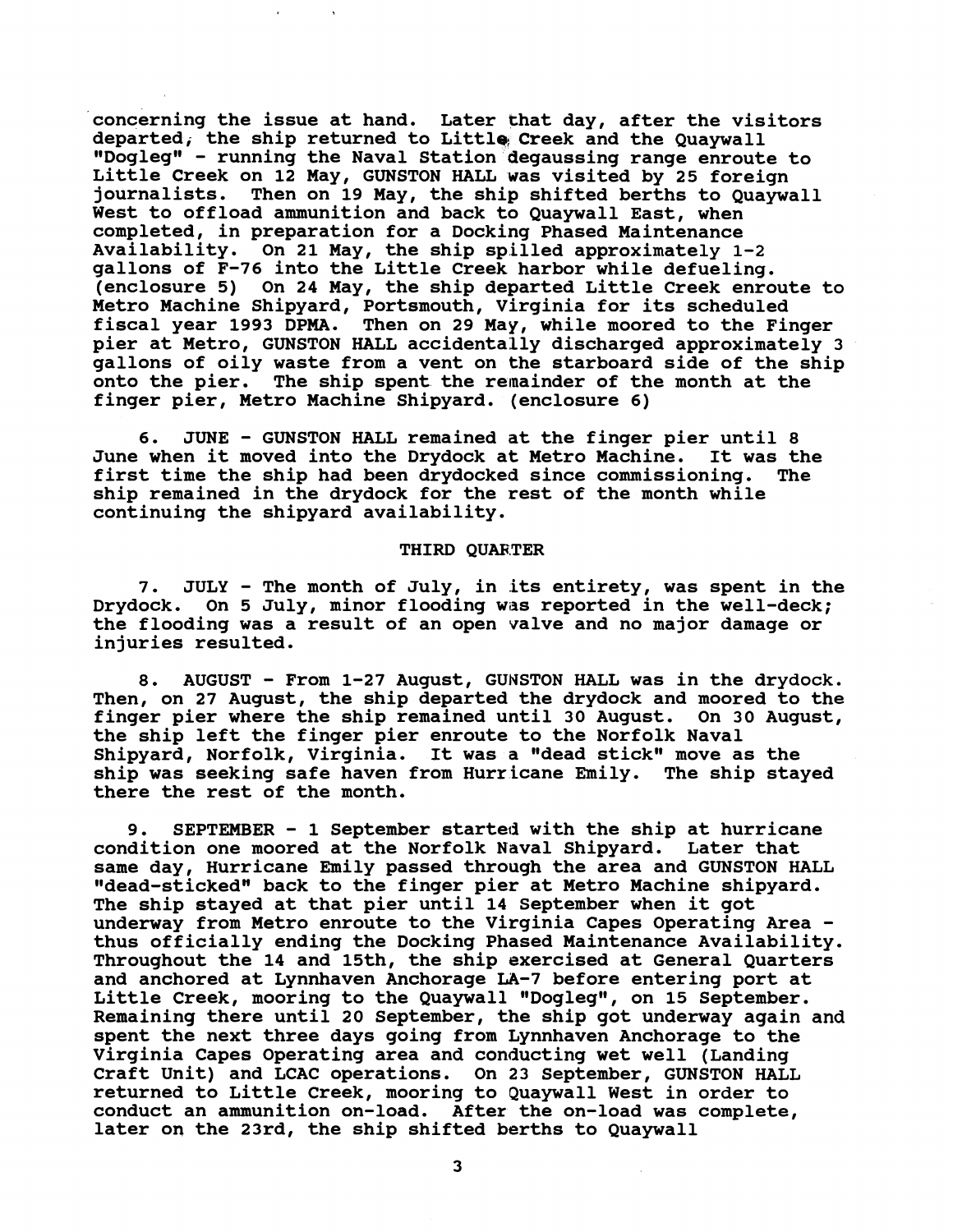East. On 25 September, GUNSTON HALL was visited by a group of **Chicago area visitors escorted by RADW L. F. Picotte, Commander,**  Amphibious Group TWO. (visitors listed in enclosure 7) The ship remained at the Quaywall East for the remainder of September.

# **FOURTH QUARTER**

**10. OCTOBER** - **From 1-23 October GUNSTON HALL remained in port at Little Creek; the ship underwent a command inspection by Commander, Amphibious Squadron TEN on 20 October. On 23 October the ship got underway and proceeded to Lynnhaven anchorage LA-7** - **remaining there until the 24th, conducting LCU wet well and sterngate marriage operations. Re-entering port on 24 October, the ship embarked members of the Engineering Training Group and got underway again on 25 October for three days in the Virginia Capes Operating area. Throughout the training days the ship conducted numerous Man overboard, General Quarters, and BECCE drills. Anchoring in Lynnhaven LA-7 on 27 October, the ship disembarked the Engineering Training Group personnel and embarked members of the Fleet Training Group detachment, Little Creek, Virginia. GUNSTON HALL, with an FTG detachment embarked, got underway on 28 October enroute to Naval Station, Guantanamo Bay, Cuba for Refresher Training. On 30 October the ship transited the Crooked Island passage and entered the Caribbean Sea** - **arriving in the Guantanamo Bay operating area on 31 October.** 

**11. NOVEMBER** - **On 1 November GUNSTON HALL moored to Wharf**  "Bravo", Naval Station, Guantanamo Bay, Cuba and remained there **until 4 November. Over those three days, the ship conducted various in-port fire party training, damage control repair locker training, and damage control training team training. GUNSTON HALL got underway on 4 November** - **practicing a low visibility exercise, swept channel piloting, piloting by gyro, and loss of gyro navigation drills while exiting port. For the next 36 hours, GUNSTON HALL exercised at General Quarters, conducted BECCE1s, and conducted wet well operations before anchoring on 5 November in**  Guantanamo Bay anchorage "Delta". That day, at anchor for **approximately 1 hour, the ship repeated all of the aforementioned navigation drills before conducting a multiple battle hit General Quarters drill. On the evening of 5 November, the ship moored to**  pier "Victor" and remained there until 9 November conducting **various in-port damage control training. Underway on 9 November,**  GUNSTON HALL executed a mock highline chair transfer while **alongside USS KIDD (DDG-993), anchored in the Guantanamo Bay at**  anchorage "Charlie" overnight, and on 10 November exercised at General Quarters again before mooring to pier "Victor" that **evening. Moored until 12 November, the ship conducted additional in-port fire party training. 12 November was a busy day for GUNSTON HALL as the ship conducted a boat recovery man overboard drill, flight operations, and an underway replenishment with USS MERRIMACK (AO-179), taking fuel oil, and tying up to Wharf "Bravo" that evening. 12-15 November were spent in-port as the ship took on more fuel, conducted in-port emergency fire party training, and General Quarters drills. During the period from 15-18 November, the ship got underway, anchored in the Guantanamo Bay three times,**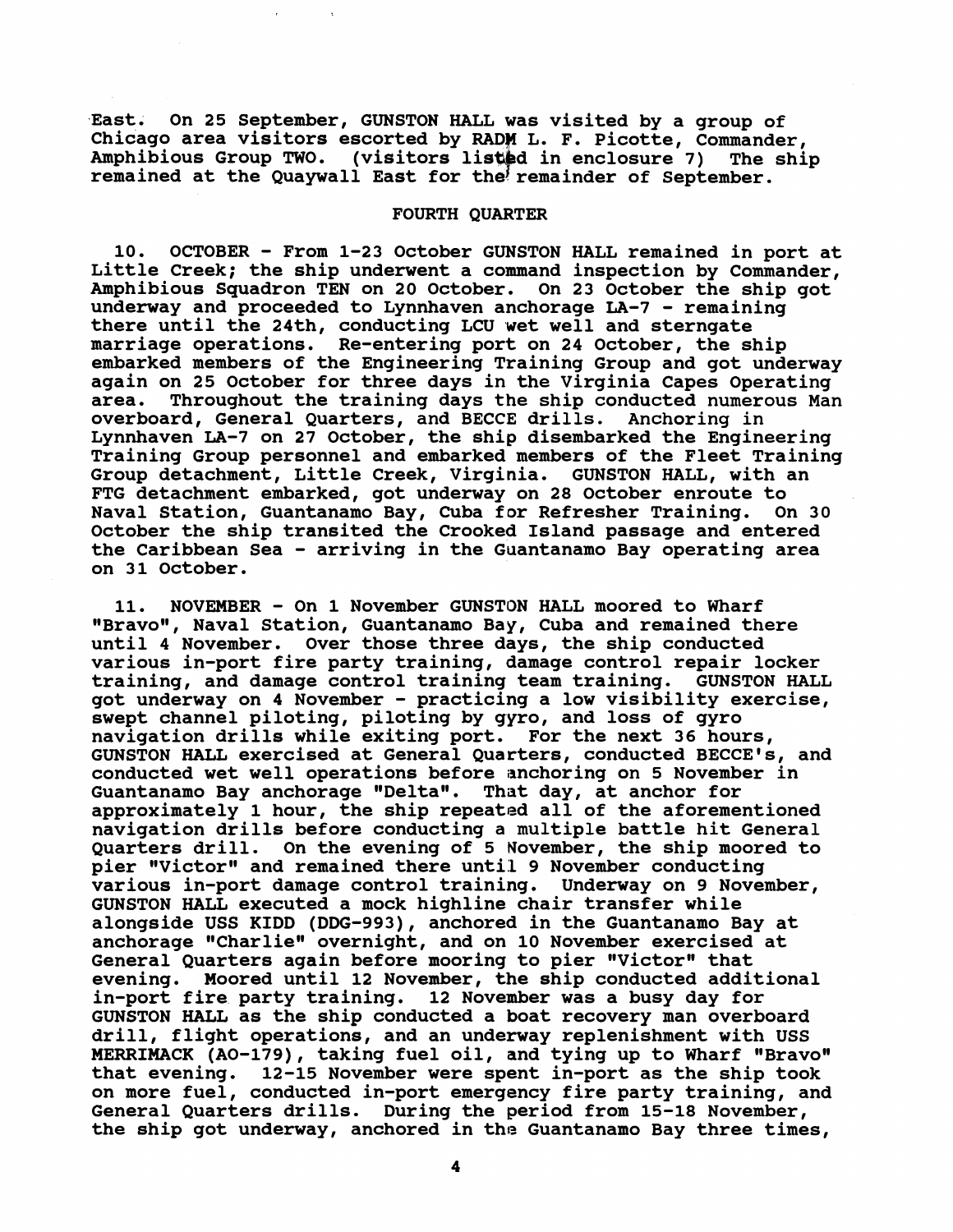**repeated all of the previously mentioned navigation drills twice, exercised four times at General Quarters, launched exercise Super**  Rapid Blooming Offboard Chaff, moored to buoy "Alpha" in Guantanamo **Bay, conducted two man overboard drills, practiced an at sea Rescue and Assistance drill, and completed a tow and be towed exercise with the tugboat EVELYN KAY. On 18 November, GUNSTON HALL embarked elements of the Marine Corps who were in the Caribbean region operating in support of contingency operations ongoing in Haiti for the transit back to the continental United States, and departed the Guantanamo Bay, Cuba operating area. The ship, which was originally scheduled for a port visit to Nassau, Bahamas was redirected and moored to Main Wharf, Freeport, Bahamas on 20 November for a two day port visit. Departing the Bahamas on 22 November, the ship was transited to Morehead City, North Carolina to disembark the Marines** - **arriving there the next day, 23 November. After mooring to Pier 9 for approximately two hours, GUNSTON HALL**  got underway again to transit to Little Creek, Virginia. **arrived at Little Creek on 24 November, pier 15 North, and remained there until 29 November. On 29 November, GUNSTON HALL got**  underway and, after a brief anchorage in Lynnhaven anchorage LA-7 **operated in the Virginia Capes area in support of LCU wet well and LCAC operations. The ship remained in the Capes until the end of the month.** 

**12. DECEMBER** - **Still underway in the Virginia Capes on 1-2 December, GUNSTON HALL conducted sound trials, anchor maintenance, Gunnery exercises, Engineering training, and LCAC operations before mooring to pier 15 North on 2 December. On 6 December, Commander, Amphibious Squadron SIX broke his pennant on board GUNSTON HALL. The ship remained at Little Creek for the remainder of the year beginning a Christmas leave and standown period on 17 December and continuing through 31 December.**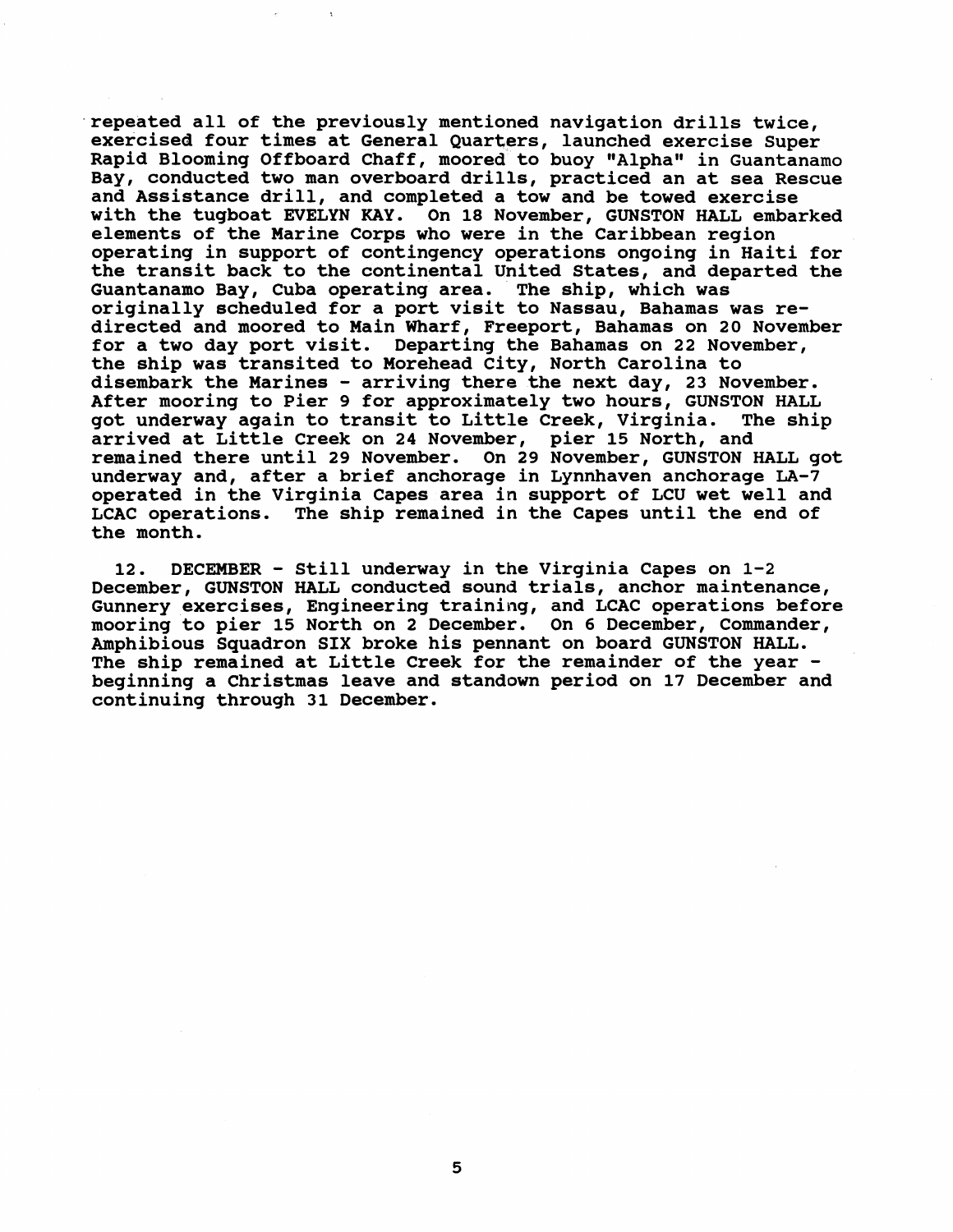# 3. NARRATIVE

# **FIRST QUALTER**

**During this period, GUNSTON HALL participated in two major Amphibious exercises, operated in support of OPERATION PROVIDE PROMISE in the Adriatic Sea, visited six Mediterranean ports of call, and underwent a minor shipyard availability in Haifa, Israel. The emphasis throughout was operational, amphibious training** - **and GUNSTON HALL proved to be thoroughly successful. It was during this time that GUNSTON HALL truly became a seasoned crew. In fact, many things were going rather well for the ship** - **GUNSTON HALL learned in February that it had won its second consecutive type commander's Battle "EW ribbon (the ship has won the award for every competitive cycle it has been eligible for) as well as the type**  commander's Safety award.

**The exercises gave the ship the opportunity to prove its collective amphibious expertise; they kept the crew focused and fostered high morale. Though GUNSTON HALL'S involvement with OPERATION PROVIDE PROMISE was minimal, the crew, knowing their presence was felt, maintained an exceptional level of amphibious readiness. Also during this time, the ship was beginning to adjust to the forthcoming return to the continental United States after an extended, six month deployment.** 

### **SECOND QUARTER**

**This quarter saw one of the biggest shifts in emphasis GUNSTON HALL underwent throughout the year. From the highest state of readiness a ship can get to (deployed) to preparing for a major four month shipyard availability, GUNSTON HALL became a ship in transition during this period. Arriving home in April, and entering the yard in May, the crew was forced to adjust quickly. The daily routine of the shipyard impacted GUNSTON HALL and it was a difficult time for the crew. Concurrently, a tremendous crew turnover was ongoing with many new people replacing the veterans who had carried GUNSTON HALL through the deployment. With the turnover much experience was lost.** 

**The primary emphasis was to maximize the opportunity to repair the ship** - **and ensure GUNSTON HALL would leave the yard on time in September.** 

# **THIRD QUARTER**

**The emphasis on repair continued through almost all of this quarter. Perhaps the start of this quarter, July and early August, was the most difficult time for the ship throughout the whole year; GUNSTON HALL was mired in the middle of its yard period. Once late August arrived, when the ship exited the drydock and evaded a hurricane, things began moving rather quickly again. The entire ship was ready to become operational again** - **to escape the doldrums of the extended availability. Finally, in September, GUNSTON HALL became operational and got underway for the Virginia Capes** 

**Encl (3)**